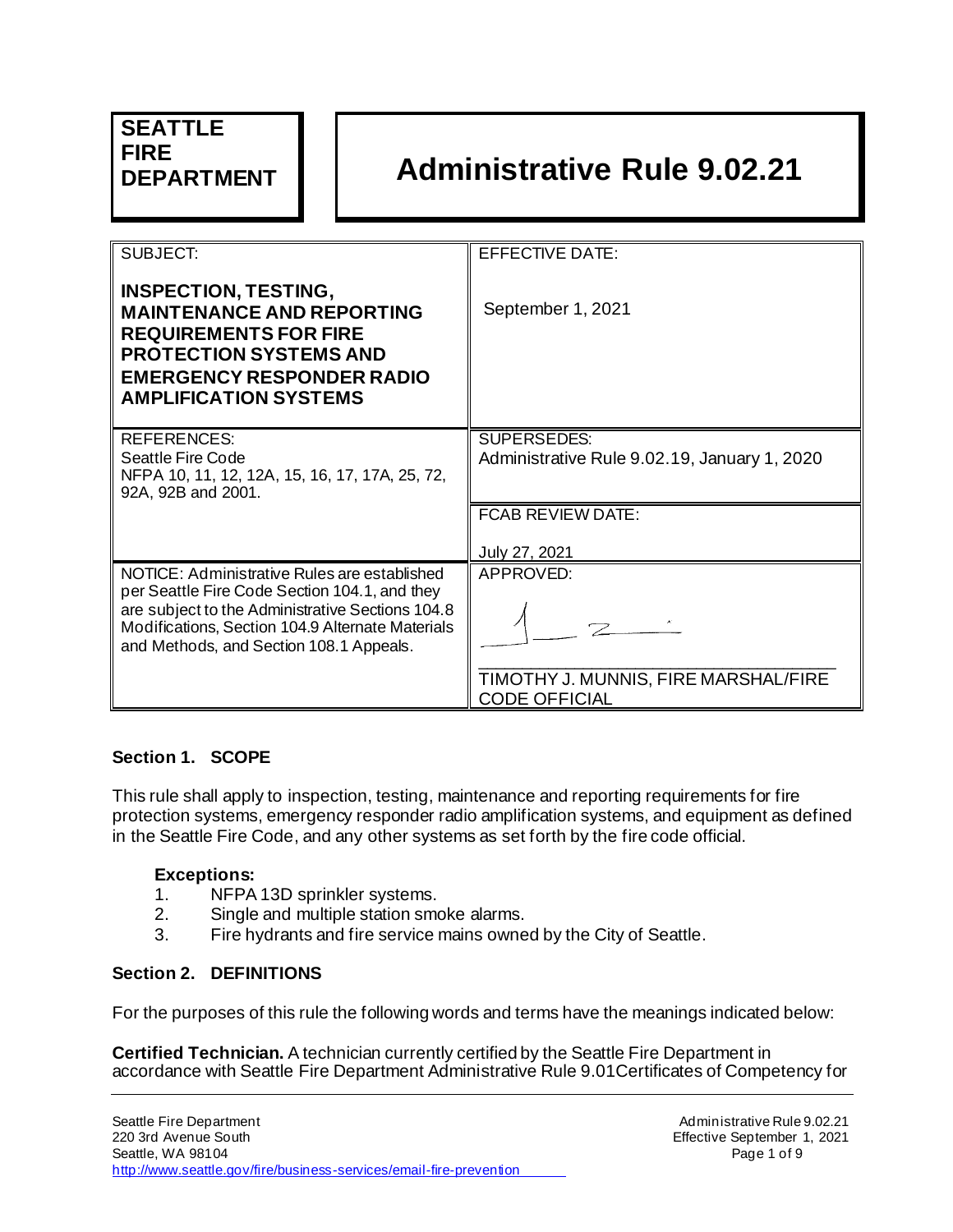Installing, Inspecting, Testing, and Maintaining Fire Protection Systems, and any future revisions of this rule adopted by the fire code official.

**Deficiency.** A condition in which a system or portion thereof is damaged, inoperable, or in need of service, but does not rise to the level of an impairment.

**Emergency Impairment**. An abnormal condition where a system, component, or function is out of service due to an unexpected deficiency.

**Impairment.** A condition where a fire protection system or unit or portion thereof is out of service, and the condition can result in the fire protection system or unit not functioning in a fire event.

**Impairment Coordinator**. The person responsible for the maintenance of a particular fire protection system.

**Impairment Tag.** A red tag used to indicate that a system, or portion thereof, has been removed from service.

**Planned Impairment.** An abnormal condition where a system, component, or function is out of service due to work that has been planned in advance.

**Service Tag and Label.** A white or yellow tag or label with black type formatted in accordance with this rule used for the purpose of indicating the status of a fire protection system.

**Test Report**. A complete record of a fire protection system test, including problems found and any corrections made.

**Testing.** A procedure used to determine the status of a system to verify it is operating as intended by conducting periodic checks on fire protection systems such as waterf low tests, fire pump tests, shaft pressurization tests, fire alarm tests etc. The term "testing" includes acceptance testing, reacceptance testing and confidence testing.

## **Section 3. INSPECTION, TESTING AND MAINTENANCE REQUIREMENTS**

All fire protection systems listed in Table 1 are required to be inspected, tested and maintained in accordance with applicable NFPA standards by individuals who have obtained the proper certificate from the fire code official in accordance with Administrative Rule 9.01, Certificates of Competency for Installing, Inspecting, Testing, and Maintaining Fire Protection Systems, and any future revision of this rule adopted by the fire code official.

**Exception**: Although national standards generally require standpipe testing every five years, in Seattle, marina standpipes are required to be tested annually.

An anniversary date will be established one year from the date of the initial system acceptance test for all new fire protection systems. The anniversary date shall remain fixed and establish the due date each year for subsequent tests.

**Exception**: Non-marina standpipes shall have an anniversary date established five years from the date of initial acceptance. The anniversary date shall remain fixed and establish the due date every fifth year for subsequent tests.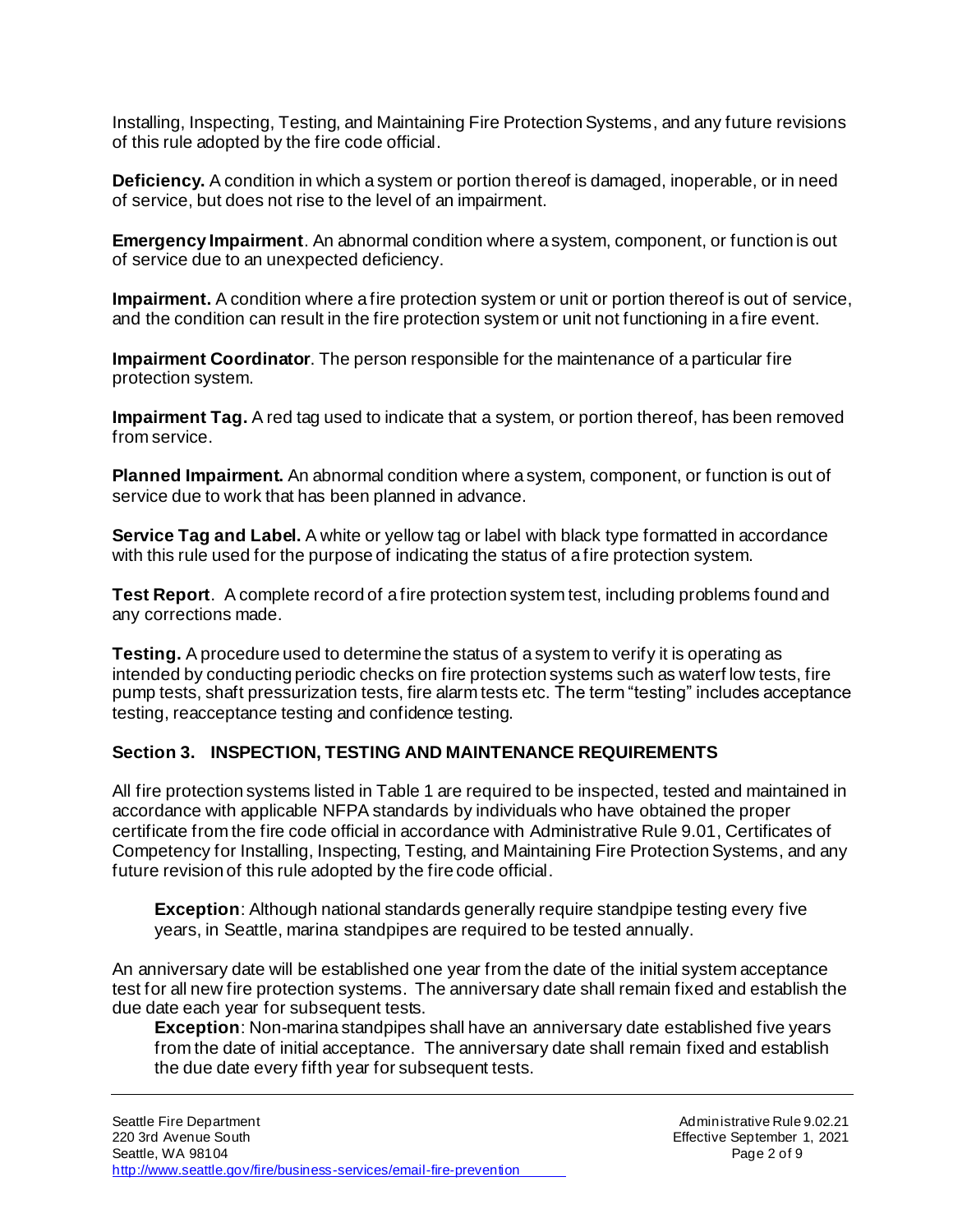Fire alarm systems in high-rise buildings may have one fourth of the entire system tested quarterly so that the entire system is tested annually.

The building owner is responsible for ensuring the tests are performed and correcting deficiencies in a timely manner.

# **Section 4. TEST RECORDS AND TEST REPORTS**

A record of all fire protection system inspections, testing and maintenance must be maintained on the premises for a minimum of three years. Records may be electronic or printed documents. A copy of all fire protection systems test reports is required to be submitted to the Seattle Fire Department per Section 5 of this rule.

## **Section 5. MANDATORY PROCESS FOR SUBMITTING TEST REPORTS TO THE SEATTLE FIRE DEPARTMENT**

Effective July 1, 2017 for fire protection systems and November 1, 2018, for emergency responder radio amplification systems, the following process is mandatory for submitting test reports to the Seattle Fire Department.

- 1. All systems test reports for tests of fire protection systems and emergency responder radio amplification systems conducted within Seattle as included in Table 1 are required to be sent to the Seattle Fire Department electronically via the Seattle Fire Department's third party vendor who will collect, organize, categorize, and provide to the Seattle Fire Department.
- 2. Certified technicians are required to register and utilize the third-party vendor's single point repository service. Companies employing certified technicians are required to set up an account at the company level so that certified technicians are registered under the account of the companies employing them.
- 3. The company employing the certified technician shall be responsible for paying the systems test report filing fees as established in Seattle Municipal Code 22.602.090.
- 4. All completed test reports as listed in Table 1 shall be completely entered into to the third party vendor's website here: [www.thecomplianceengine.com,](http://www.thecomplianceengine.com/) using the Seattle-standard system test report forms that are incorporated into the third-party vendor's website and also available for review on the Seattle Fire Department web site at [http://www.seattle.gov/fire/business-services/systems-testin](http://www.seattle.gov/fire/business-services/systems-testing)g. The company employing the certified technician shall ensure that all test reports are submitted within the time frames established by the section 6 of this rule, so that the Seattle Fire Department can receive timely system test report information and confirm compliance.
- 5. When reporting on the tests required in Table 1, a single report can contain test documentation for multiple fire protection systems of the same type. For example, a single sprinkler report can contain information about five sprinkler systems in the same building. If deficiencies are identified, the location of each deficient system and the nature of the deficiency in that system shall be clearly identified.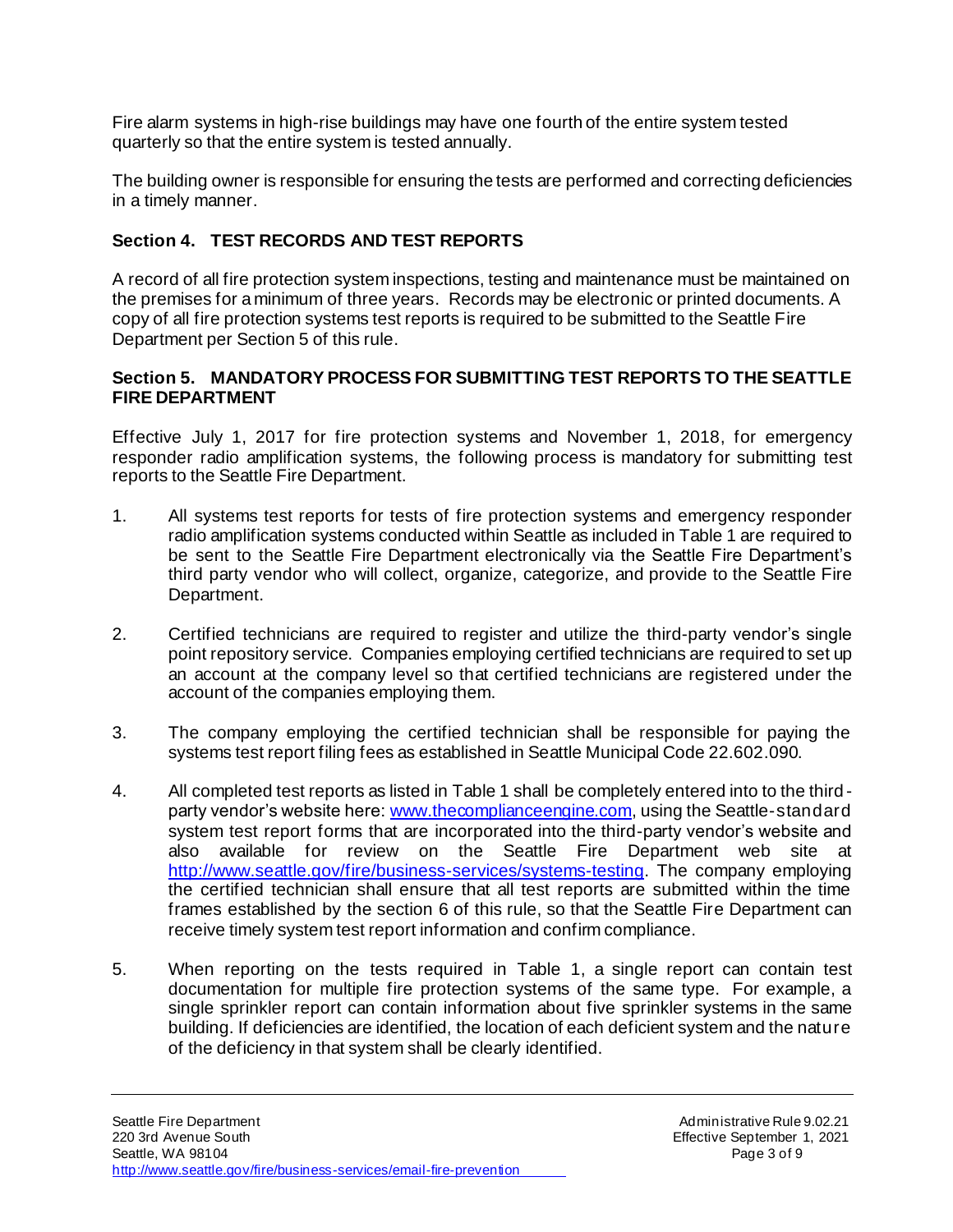- 6. After deficiencies are repaired, a report documenting that the system functions with no deficiencies (a "clean test report" or a "white tagged report") shall be submitted. If more than one deficient system was identified on a single report as described in item 5 of this section, the certified technician or the company employing them has two reporting options:
	- a. Submit one clean test report documenting that each deficient system identified on the original report has been corrected. This option is most useful when all the corrections are completed on a very similar timeline.
	- b. Submit information about repairs to each deficient system identified on the original report as repairs are completed, rather than waiting until all deficiencies have been corrected. In this case, the third-party vendor's application will not consider the original report to be resolved until each of the deficient systems has been updated as corrected. This option is most useful when the system repairs are not able to be completed on similar timelines. In this case, the per report fee as specified in item 3 is only charged once all the deficiencies listed on the original report have been reported as corrected. In other words, multiple correction reports may be filed related to deficiencies contained in the original report, however only one reporting fee will be charged, at the point when all the deficiencies have been corrected.

NFPA standards have additional inspection requirements beyond annual testing and the building owner shall be responsible to continue performing these inspections and maintaining records on the premises. These testing and inspection results are not required to be submitted to the Seattle Fire Department. The building owner is responsible for ensuring that correctly certified individuals are conducting the tests.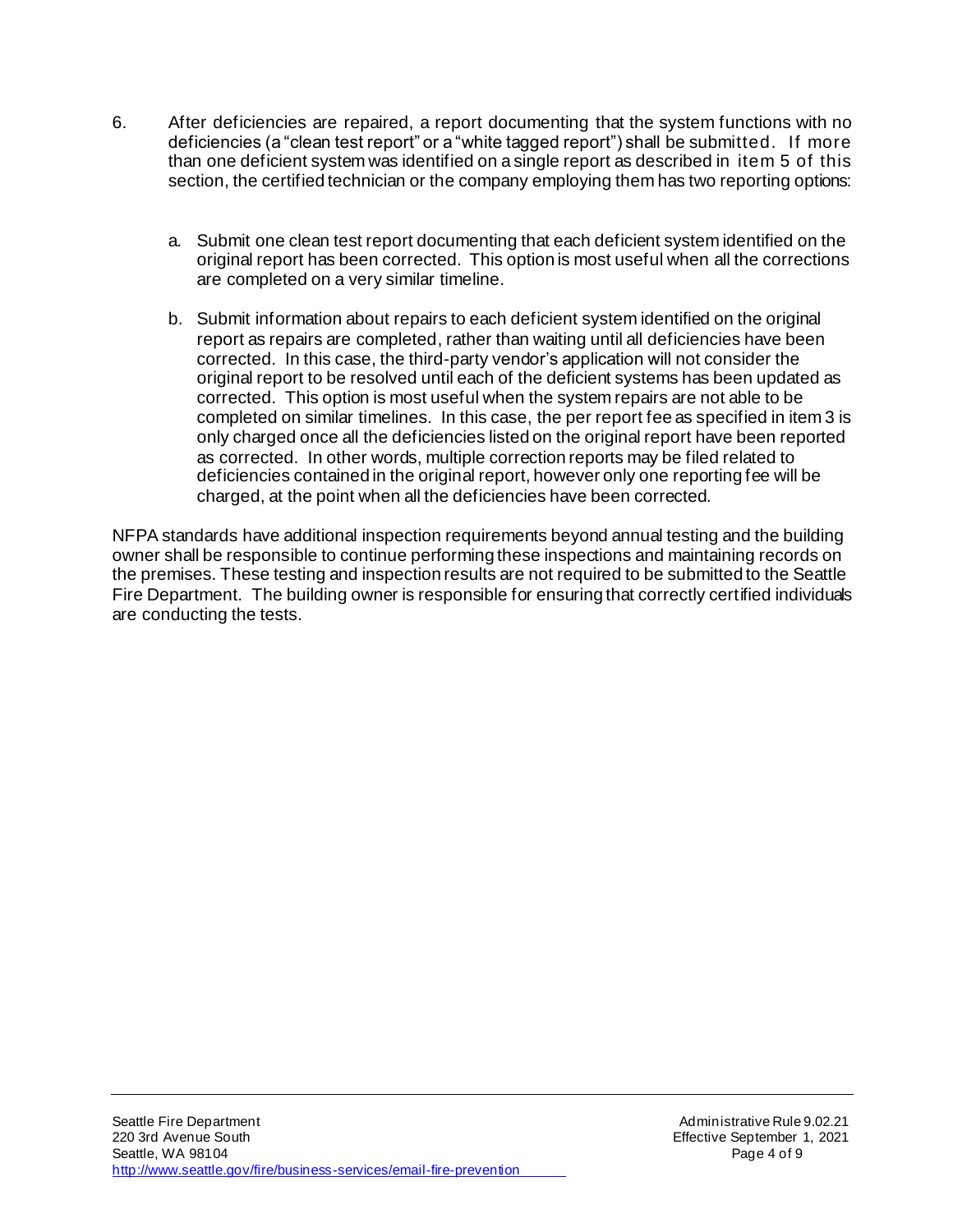| rabie 1. Negulieu Jysteliis Test Nepolts allu Jubiliittai Fleguelicy<br><b>Fire Protection System Type</b> | <b>Code/Standard</b>      | <b>Frequency</b>      |
|------------------------------------------------------------------------------------------------------------|---------------------------|-----------------------|
| Extinguishing Systems other than                                                                           | <b>Seattle Fire Code</b>  |                       |
| sprinkler systems                                                                                          |                           |                       |
|                                                                                                            | 904.8 & 904.10            | Annual                |
| Gaseous(Aerosol, Carbon dioxide and clean<br>agent)                                                        |                           |                       |
|                                                                                                            |                           |                       |
| <b>Dry Chemical Systems</b>                                                                                | 904.6.1                   | Every six months      |
|                                                                                                            |                           |                       |
| Automatic Sprinkler Systems - Dry or                                                                       | <b>Seattle Fire Code</b>  | Annual                |
| Wet                                                                                                        | 901.6                     |                       |
| Automatic water mist systems                                                                               | 904.11                    | Annual                |
| Emergency Alarm Systems (Haz Mat)                                                                          | <b>Seattle Fire Code</b>  | Annual                |
|                                                                                                            | 5003.2.9                  |                       |
| <b>Emergency Generators</b>                                                                                | <b>Seattle Fire Code</b>  | Annual                |
|                                                                                                            | 1203.4                    |                       |
| <b>Emergency Responder Radio</b>                                                                           | <b>Seattle Fire Code</b>  | Initial, Reacceptance |
| Amplification Systems - BDA/DAS                                                                            | 510                       | and Annual            |
| <b>Fire Alarm Systems</b>                                                                                  | <b>Seattle Fire Code</b>  | Annual                |
|                                                                                                            | 901.6                     |                       |
| <b>Fire Escapes</b>                                                                                        | <b>Seattle Fire Code</b>  | Every five years      |
|                                                                                                            | 1104.16.5.1               |                       |
|                                                                                                            | <b>SFD Administrative</b> |                       |
|                                                                                                            | Rule 11.01                |                       |
| <b>Fire Pumps</b>                                                                                          | <b>Seattle Fire Code</b>  | Annual                |
|                                                                                                            | 913.5                     |                       |
|                                                                                                            | NFPA 25 Chapter 8         |                       |
| Rangehoods                                                                                                 | <b>Seattle Fire Code</b>  | Every six months      |
|                                                                                                            | 904.12.5                  |                       |
| <b>Smoke Control Systems</b>                                                                               | <b>Seattle Fire Code</b>  | Annual                |
|                                                                                                            | 901.6                     |                       |
| <b>Standpipe Systems</b>                                                                                   | <b>Seattle Fire Code</b>  | Every five years      |
|                                                                                                            | 901.6                     |                       |
| Standpipe Systems - Marinas                                                                                | <b>Seattle Fire Code</b>  | Annual                |
|                                                                                                            | 901.6                     |                       |

 **Table 1: Required Systems Test Reports and Submittal Frequency**

## **Section 6. MARKING FIRE PROTECTION SYSTEMS**

A service label or tag conforming to this section shall be securely attached to each fire protection system, emergency responder radio amplification system or item of fire protection equipment at the time of initial acceptance testing, and after all subsequent inspection, testing and maintenance.

**Exception:** Fire escape labelling and tagging requirements are enumerated in Administrative Rule 11.01 Fire Escape Stair Structural Examination, Testing and Repair Requirements.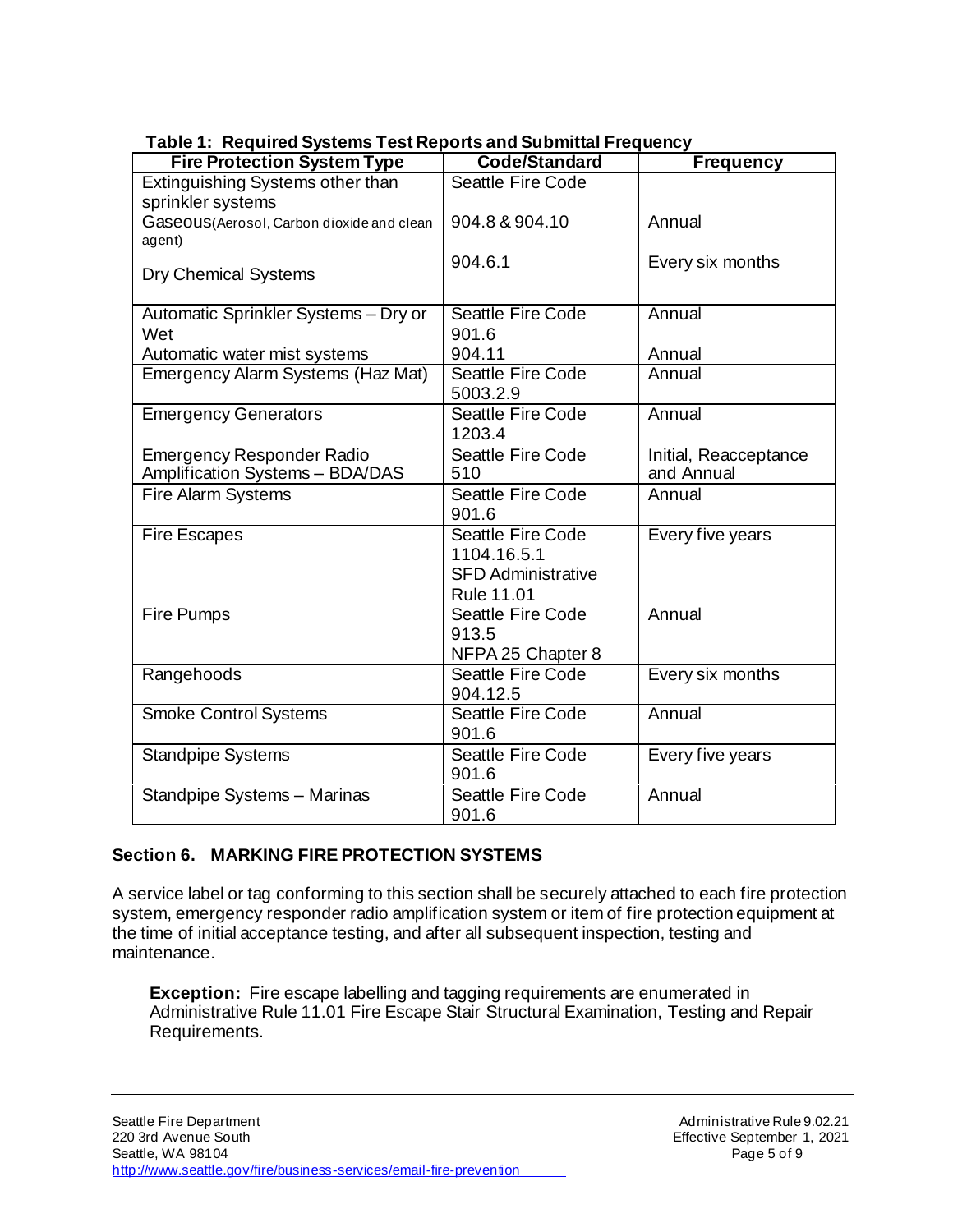The following information shall be printed on all yellow or white service tags or labels:

- 1. The words "**DO NOT REMOVE BY ORDER OF THE FIRE MARSHAL**."
- 2. Name, address and telephone number of the business or firm performing the testing.
- 3. Date that work was performed.
- 4. Printed name of person performing work.
- 5. Seattle Fire Department certification number of person performing work.
- 6. Description of work performed (for white tags), or description of any deficiencies found (for yellow tags).

## **White Tag – No Deficiencies**

Systems with no deficiencies shall be tagged with a white service tag or label. The system test report shall be added to the third-party vendor's website so that the Seattle Fire Department can review the reports **within 7 calendar days of the test**. Failure by the company performing the testing to submit reports within this timeline is citable offense under 2018 SFC Section110.4.

**Note:** If the system has any deficiencies listed on the test report, then it cannot be certified as a white tag.

#### **Yellow Tag – System Has Deficiencies**

Systems that are functioning, but have deficiencies, shall be tagged with a yellow service tag or label and the system test report shall be added to the third-party vendor's website so that the Seattle Fire Department can review the reports **within 7 calendar days of the test**. Failure by the company performing the testing to submit reports within this timeline is citable offense under 2018 SFC Section 110.4.

## **Red Tag – Impaired System/System Out of Service**

Fire protection system(s) that are impaired for any length of time shall be tagged with a red impairment tag and the system test report shall be added to the third-party vendor's website so that the Seattle Fire Department can review the reports **before the end of the day of the test.** Failure by the company performing the testing to submit reports within this timeline is citable offense under 2018SFC Section110.4.

**Note:** If a planned or emergency impairment is anticipated to take a system out of service for more than eight hours, **in addition to submitting a test report to third-party vendor's website, the Seattle Fire Department must be also notified in accordance with Administrative Rule 9.04. Impaired Fire Protection Systems and Emergency Responder Radio Amplification Systems** and any future revisions to that rule adopted by the fire code official.

#### **Formats for Tags or Labels**

The tag or label shall be of the self-adhesive type or the wire-hanging type. In addition, for red tags, the tag or label shall be clearly visible, weather resistant, and of sufficient size (typically 4 inches x 6 inches). All tags shall clearly specify the status of the system. There shall be no lack of clarity regarding whether the system tag indicates a red/impaired, yellow/deficient, or white/normal status. Failure to clearly tag systems is a violation of this administrative rule. The following formats shall be used for all service tags and labels: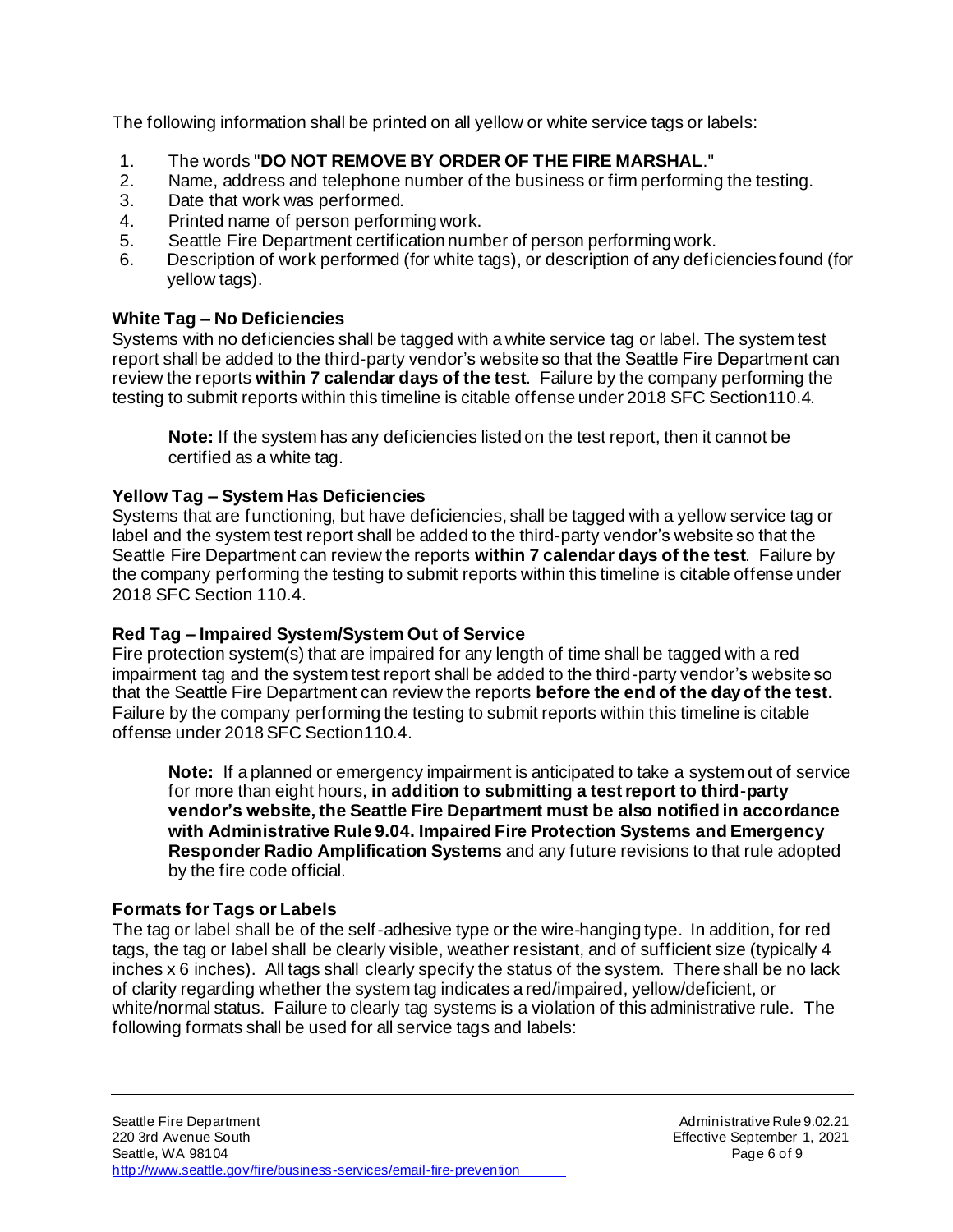| <b>NO DEFICIENCIES</b>                 |                                    |              |                         |
|----------------------------------------|------------------------------------|--------------|-------------------------|
| <b>DO NOT REMOVE</b>                   | Year                               | <b>Month</b> | <b>Next Due</b><br>Date |
| By Order of the<br><b>Fire Marshal</b> |                                    |              |                         |
|                                        | <b>Testing Firm</b>                |              |                         |
|                                        | <b>Address</b>                     |              |                         |
|                                        | <b>Phone</b>                       |              |                         |
|                                        | <b>Serviced by</b>                 |              |                         |
|                                        | Seattle Fire Dept. Certificate No. |              |                         |
| <b>Description of work</b>             |                                    |              |                         |
|                                        |                                    |              |                         |
|                                        |                                    |              |                         |

| <b>SYSTEM DEFICIENCIES</b>                    |                                           |              |                                |
|-----------------------------------------------|-------------------------------------------|--------------|--------------------------------|
| <b>DO NOT REMOVE</b>                          | Year                                      | <b>Month</b> | <b>Next Due</b><br><b>Date</b> |
| <b>By Order of the</b><br><b>Fire Marshal</b> |                                           |              |                                |
|                                               | <b>Testing Firm</b>                       |              |                                |
|                                               | <b>Address</b>                            |              |                                |
|                                               | <b>Phone</b>                              |              |                                |
|                                               | <b>Serviced by</b>                        |              |                                |
|                                               | <b>Seattle Fire Dept. Certificate No.</b> |              |                                |
| <b>Description of deficiencies</b>            |                                           |              |                                |
|                                               |                                           |              |                                |
|                                               |                                           |              |                                |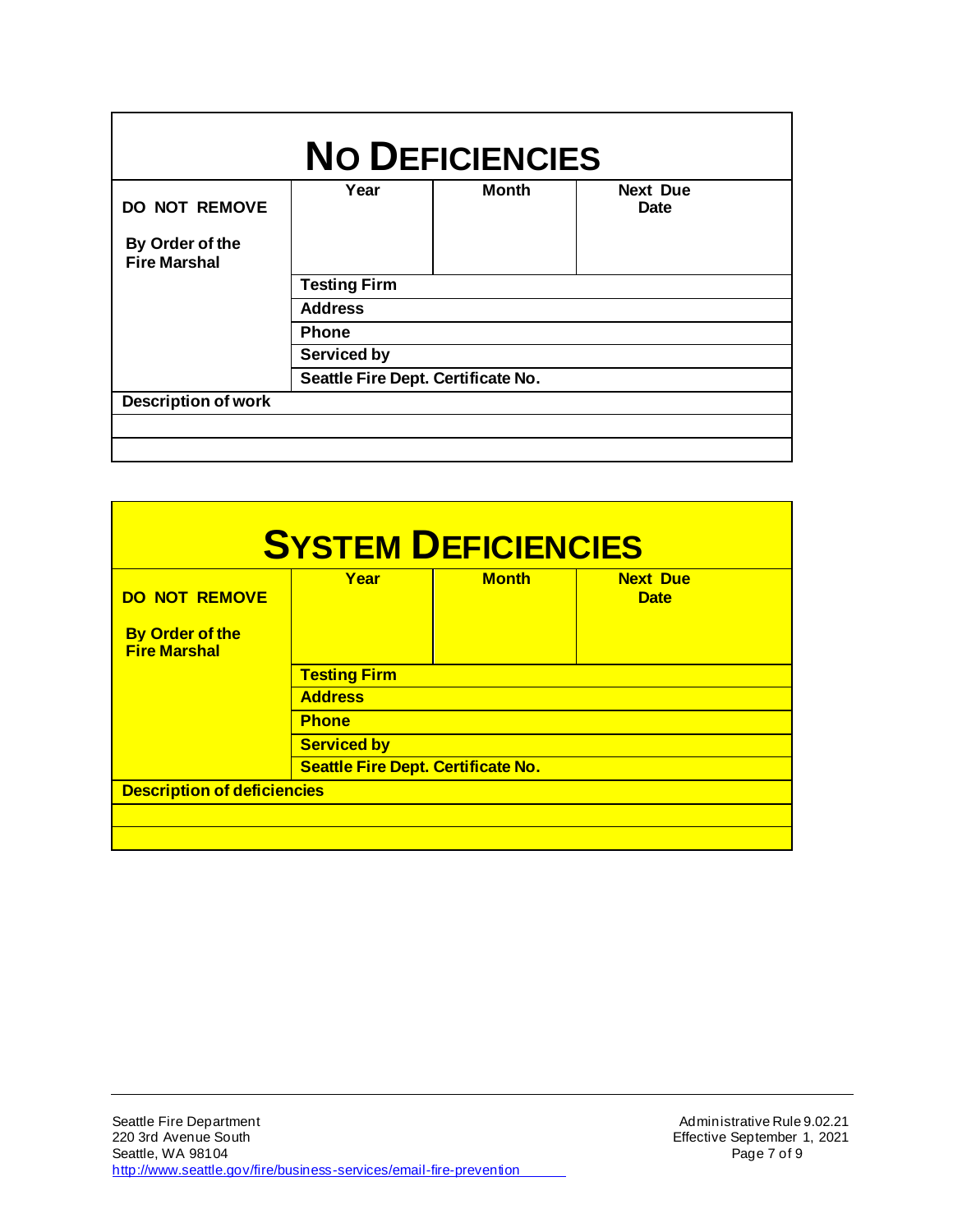| <b>IMPAIRED SYSTEM</b>                                                |                                                                                                                                    |                                                                                                      |                                                              |
|-----------------------------------------------------------------------|------------------------------------------------------------------------------------------------------------------------------------|------------------------------------------------------------------------------------------------------|--------------------------------------------------------------|
| <b>DO NOT REMOVE</b><br><b>By Order of the</b><br><b>Fire Marshal</b> | <b>Date and Time</b><br><b>Impairment</b><br><b>Began</b>                                                                          | <b>Anticipated Date</b><br>and Time<br><b>System Will Be</b><br><b>Returned to</b><br><b>Service</b> | <b>Impairment Type</b><br><b>Planned</b><br><b>Emergency</b> |
|                                                                       | <b>Testing Firm</b>                                                                                                                |                                                                                                      |                                                              |
|                                                                       | <b>Address</b><br><b>Phone</b><br><b>Serviced by</b><br><b>Seattle Fire Dept. Certificate No.</b><br><b>Impairment Coordinator</b> |                                                                                                      |                                                              |
|                                                                       |                                                                                                                                    |                                                                                                      |                                                              |
|                                                                       |                                                                                                                                    |                                                                                                      |                                                              |
|                                                                       |                                                                                                                                    |                                                                                                      |                                                              |
|                                                                       |                                                                                                                                    |                                                                                                      |                                                              |
| <b>Description of impairment:</b>                                     |                                                                                                                                    |                                                                                                      |                                                              |
|                                                                       |                                                                                                                                    |                                                                                                      |                                                              |
|                                                                       |                                                                                                                                    |                                                                                                      |                                                              |

# **Section 7. LOCATION OF SYSTEM TAGS**

Table 2 lists the location for placement of systems tags for non-impaired systems (yellow and white tags) and impaired systems (red tags). White tags that are older than three years may be removed by an SFD-certified technician when a more current white tag is present. Non-current yellow and red status tags shall be removed and documentation of the corrected deficiencies shall be uploaded by the certified technician performing the maintenance to the Fire Department via the department's third party vendor's website[, www.thecomplianceengine.com](http://www.thecomplianceengine.com/)